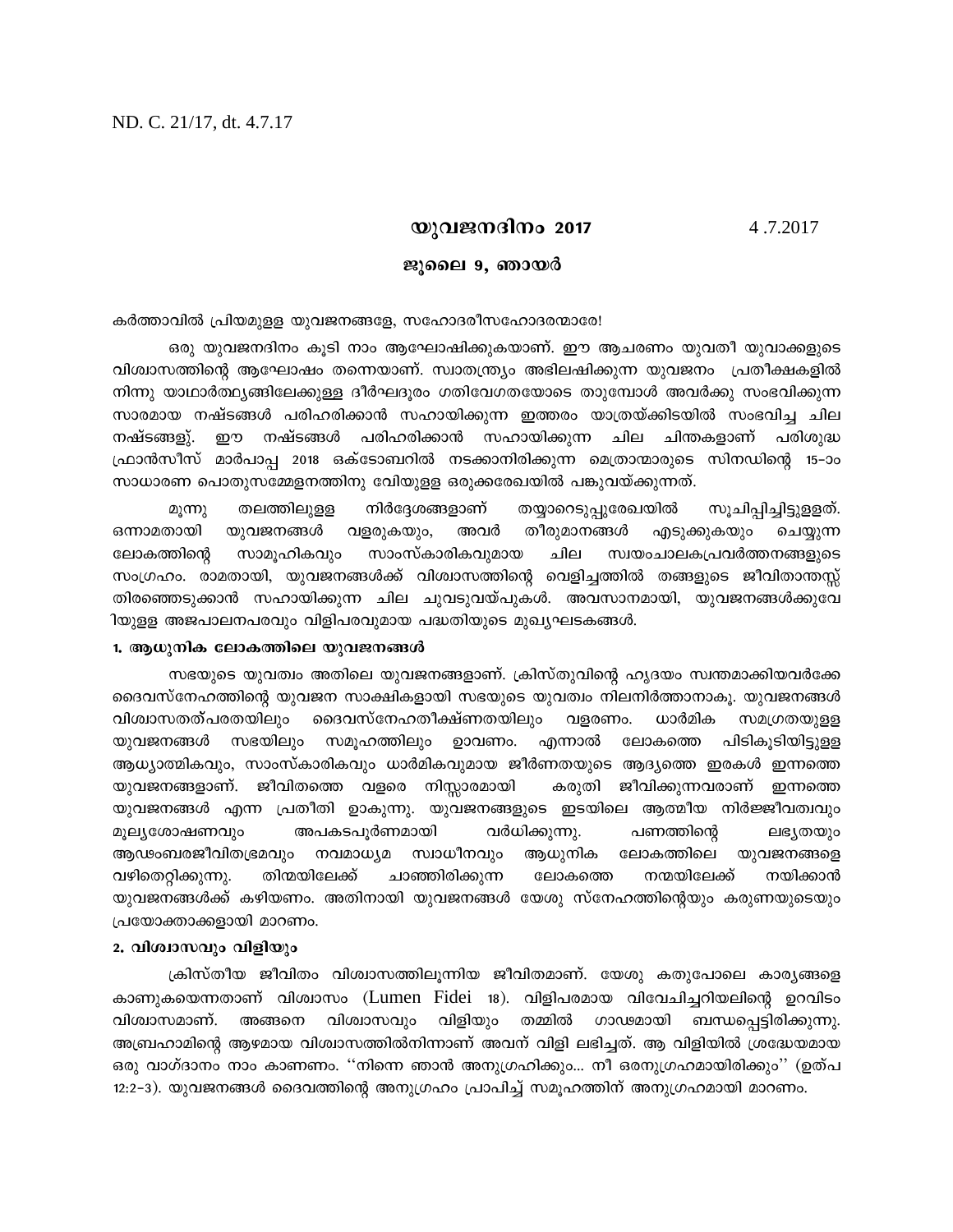വിശ്വാസം ഭീരുവിനുളള അഭയകേന്ദ്രമല്ല. മറിച്ച് ഹൃദയങ്ങളെ ഉദ്ദീപിപ്പിക്കുന്ന ശക്തിയാണ്. വിശ്വാസം എന്നത് വഴിയും സതൃവും ജീവനുമായ (യോഹ 14:6) ദൈവത്തോട് സംവദിക്കുക എന്നതാണ്. അത് ദൈവവചനത്തിന്റെ സന്തോഷം അനുദിനജീവിതത്തിൽ അനുഭവിച്ചുകൊ് വിശ്വാസബോധ്യത്തിൽ വളരുന്നതാണ്. ഈ സംവാദം നടക്കുന്ന സ്ഥലം മനസ്സാക്ഷിയാണ്. രാം വത്തിക്കാൻ കൗൺസിൽ പഠിപ്പിക്കുന്നതുപോലെ മനസ്സാക്ഷി മനുഷ്യന്റെ ഏറ്റവും രഹസ്യാത്മകമായ ശ്രീകോവിലാണ്.

(Gaudium et Spes-16). നമ്മുടെ ജീവിതത്തിന് മഹത്തരമായ ലക്ഷ്യം നല്കുന്ന വിളികളെ നാം തിരിച്ചറിയുന്നത് ചില ഉൾപ്രചോദനത്തിൽ നിന്നുമാണ്. എല്ലാ വിളികളും പൂർണതയിലേക്കുളള വിളിയാണ്. ് എന്റെ സ്വർഗസ്ഥനായ പിതാവ് പരിപൂർണനായിരിക്കുന്നതുപോലെ നിങ്ങളും പരിപൂർണരായിരിക്കുവിൻ'' (മത്താ.5/45) പരിപൂർണ്ണത എന്നു പറയുന്നത് സ്നേഹത്തിന്റെ തികവാണ്. വിളിയും ദൈവസ്നേഹത്തിലേക്ക് അടുക്കാനുളള ക്ഷണമാണ്. ദൈവവും അതായത്, എല്ലാ മനുഷ്യനുമായുളള സ്നേഹബന്ധം ഒരു വലിയ രഹസ്യമാണ്. ഈ രഹസ്യം ഉൾവിളിയോട് പൂർണമായ വിശ്വസ്തത പുലർത്തി കടലോളം കാരുണ്യമുളളവരായി ജീവിക്കാൻ സഹായിക്കുന്നു. രഹസ്യാത്മകത ഉൾക്കൊള്ളുന്ന ഈ സ്നേഹബന്ധമാണ് മദർ തെരേസയെ ലോകത്തിന്റെ അമ്മയും വിശുദ്ധയുമാക്കി മാറ്റിയത്. വിശ്വാസം വിശുദ്ധീകരണത്തിനും വിളി ദൗതൃത്തിനുമാണ്.

യുവജനങ്ങളുടെ ബന്ധങ്ങളും സൗഹൃദങ്ങളും ഓൺലൈൻ ആയിക്കഴിഞ്ഞിരിക്കുന്നു. പരസ്പര സാമീപ്യം ആവശ്യമില്ലാത്ത ഇലക്ട്രോണിക് ബന്ധങ്ങൾ! മറ്റുള്ളവരുടെ ഇഷ്ടങ്ങൾക്കും (Likes) അഭിപ്രായങ്ങൾക്കും (Comments) പ്രാധാന്യം നല്കി സ്വന്തം ജീവിതത്തെ ക്രമീകരിക്കാൻ യുവജനങ്ങളു്. സാമൂഹിക മാധ്യമങ്ങൾ തീർക്കുന്ന ബദ്ധപ്പെടുന്ന സ്വപ്നലോകത്ത് അന്യോന്യബന്ധമില്ലാതെ ജീവിക്കാൻ ആഗ്രഹിക്കുന്ന യുവ സുഹൃത്തുക്കൾക്ക് വിശ്വാസത്തെയും ബന്ധപ്പെടുത്തി ജീവിക്കാനോ അതിന് പ്രത്യുത്തരം വിളിയെയും ഗാഢമായി നല്കാനോ പ്രയാസമാണ്, ഇത്തരം യുവജനങ്ങൾ ജീവിതം പാതിവഴിയിൽ വേർപെട്ടവരായി മാറുന്നു. മനുഷ്യൻ മോശമായത് ചെയ്യുവാൻ കഴിവുളളനായിരിക്കുമ്പോൾത്തന്നെ വീും ഏറ്റവും നന്മയെ തിരഞ്ഞെടുത്തുകൊും പുതുതായി തുടങ്ങിക്കൊും മാനസികവും സാമുഹികവുമായ അവരുടെ വൃവസ്ഥിതികൾക്കെതിരായി അവയ്ക്ക് അതീതമായി ഉയരാൻ കഴിവുളളവരാണ് (ലാവുദാത്തൊസി,  $205)$ 

## 3. വിവേചിച്ചറിയൽ എന്ന ദാനം

ഒരു വ്യക്തി ദൈവത്തോട് സംവദിച്ചുകൊും പരിശുദ്ധാത്മാവിന്റെ ശബ്ദം ശ്രവിച്ചുകൊും ജീവിതാവസ്ഥയെക്കുറിച്ചുളള തിരഞ്ഞെടുപ്പിൽ ഒരുവന്റെ തുടങ്ങി, അടിസ്ഥാനപരമായ പ്രകിയയാണത്. അനിശ്ചിത തെരഞ്ഞെടുപ്പുകൾ നടത്തുന്ന സാഹചര്യങ്ങളിലും ആന്തരികശക്തികളുടെ സംഘർഷങ്ങളുടെ മുമ്പിലും തീരുമാനങ്ങളെടുക്കുകയും പ്രവൃത്തികളെ നയിക്കുകയും ചെയ്യുന്നിടത്താണ് വിവേചിച്ചറിയൽ പ്രക്രിയ നടക്കുന്നത്. വിവേചിച്ചറിയൽ എന്ന ശ്രേഷ്ഠമായ പ്രയോഗം സഭയുടെ പാരമ്പര്യത്തിലുളളതാണ്. നല്ലതിനെ മോശമായതിൽ നിന്ന് തിരിച്ചറിയുക, പ്രലോഭനങ്ങളെ തിരിച്ചറിഞ്ഞ് ഉപേക്ഷിക്കുക എന്നിവയെല്ലാം വിവേചിച്ചറിയലിലെ വ്യത്യസ്ത രൂപങ്ങളാണ്. സുവിശേഷത്തിന്റെ സന്തോഷം എന്ന അപ്പസ്തോലിക പ്രബോധനത്തിൽ വിവേചിച്ചറിയൽ വിവരിക്കാൻ മൂന്നു വാക്കുകൾ ഉപയോഗിക്കുന്നു്. അവ തിരിച്ചറിയുക, വ്യാഖ്യാനിക്കുക, തിരഞ്ഞെടുക്കുക എന്നിവയാണ്.

യുവജനങ്ങളെ സ്വയം കത്തൊൻ സഹായിക്കണം. അതിന് അവരെ മനസ്സിലാക്കണം. തിരിച്ചറിയണം. അടുത്തുനിൽക്കുന്ന അവരുടെ വൈകാരിക പ്രത്യേകതകൾ ദൈവത്തോട് ദൈവത്തെപ്പോലെ യുവജനങ്ങളിൽ ദൈവീക കൃപ പ്രകടമാകും. അവർക്കേ മറ്റുളളവരെ ആകർഷിക്കാനാകു. മോശയെപ്പോലെ ദൈവത്തിന്റെ മുഖത്ത് നോക്കിക്കൊ് യാത്രചെയ്യാനും യോഹന്നാൻ ശ്ലീഹായെപ്പോലെ യേശുവിന്റെ മാറിൽ ചാരിക്കിടക്കാനും മഹാപുരോഹിതനായ യേശുവിനെപ്പോലെ ദൈവത്തിന്റെ ഇഷ്ടം നിറവേറ്റാനും തയ്യാറാകുന്നവർക്കു മാത്രമേ